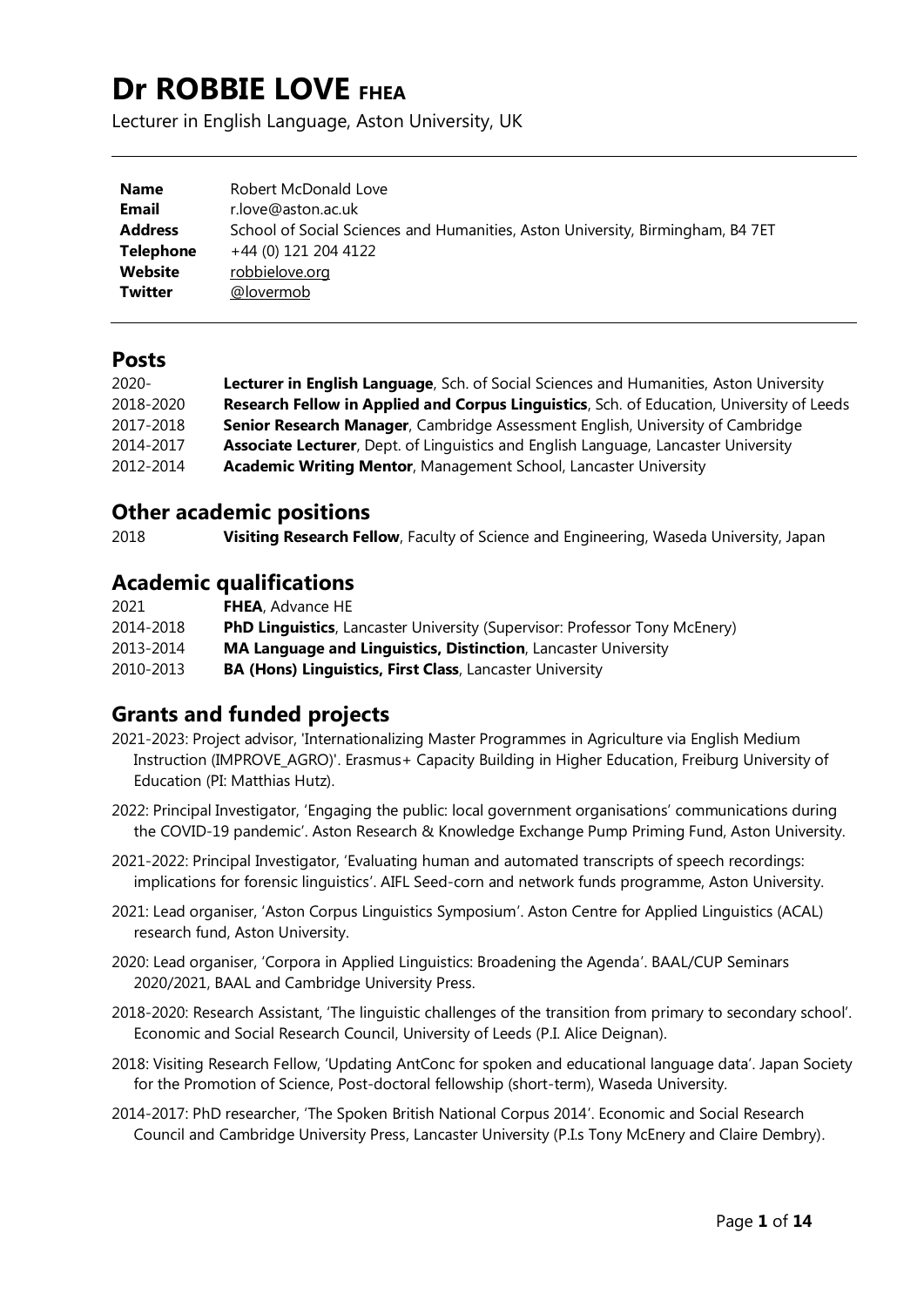# **Academic publications and output**

## **Books**

- Love, R., & Curry, N. (under contract, 2022). Modality in Spoken British English: Recent Change in Casual Conversation. Routledge Focus on Applied Linguistics. New York: Routledge.
- Love, R. (2020). Overcoming Challenges in Corpus Construction: The Spoken British National Corpus 2014. Routledge Advances in Corpus Linguistics. New York: Routledge.
- Brezina, V., Love, R., & Aijmer, K. (Eds.) (2018). Corpus Approaches to Contemporary British Speech: Sociolinguistic studies of the Spoken BNC2014. Routledge Advances in Corpus Linguistics. New York: Routledge.

#### **Journal articles**

- Stenström, A-B., & Love, R. (in prep). London teenagers' use of *fuck* now and then. *Journal of* Pragmatics.
- Love, R., Darics, E., & Palmieri, R. (in prep). Engaging the public: local government organisations' communications during the COVID-19 pandemic. Applied Corpus Linguistics.
- Curry, N., Love, R., & Goodman, O. (2022). Adverbs on the move: investigating publisher application of corpus research on recent language change to ELT coursebook development. Corpora, 17(1), 1-38. DOI: [10.3366/cor.2022.0233](https://www.euppublishing.com/doi/abs/10.3366/cor.2022.0233)
- Love, R., Brookes, G., & Curry, N. (2022). Corpora in Applied Linguistics: Broadening the Agenda: BAAL/Cambridge University Press 2020-21 seminar programme. Language Teaching, 55(1), 139-141. DOI: [10.1017/S0261444821000331](https://www.cambridge.org/core/journals/language-teaching/article/abs/corpora-in-applied-linguistics-broadening-the-agenda/6425820249E3A6FFE1B3D1171BF77CE7)
- Love, R., & Wright, D. (2021). Specifying challenges in transcribing covert recordings: implications for forensic transcription. *Frontiers in Communication* (Research Topic: 'Capturing talk: The institutional practices surrounding the transcription of spoken language'). DOI: [10.3389/fcomm.2021.797448](https://www.frontiersin.org/articles/10.3389/fcomm.2021.797448/abstract)
- Love, R., & Curry, N. (2021). Recent change in modality in informal spoken British English: 1990s 2010s. English Language and Linguistics, 25(3), 537-562. DOI: [10.1017/S1360674321000265](https://www.cambridge.org/core/journals/english-language-and-linguistics/article/abs/recent-change-in-modality-in-informal-spoken-british-english-1990s2010s/20A30A8A2BB154C56F000D2E639BC301)
- Deignan, A., & Love, R. (2021). Using corpus methods to identify subject specific uses of polysemous words in English secondary school science materials. Corpora, 16(2), 165-189. DOI: [10.3366/cor.2021.0216](https://www.euppublishing.com/doi/abs/10.3366/cor.2021.0216)
- Love, R. (2021). Swearing in informal spoken English: 1990s 2010s. Text and Talk, 41(5-6) (Special Issue: 'Corpus Linguistics across the Generations: In Memory of Geoffrey Leech'), 739-762. DOI: [10.1515/text-2020-0051](https://www.degruyter.com/document/doi/10.1515/text-2020-0051/html)
- Love, R., Brezina, V., McEnery, T., Hawtin, A., Hardie, A., & Dembry, C. (2019). Functional variation in the Spoken BNC2014 and the potential for register analysis. Register Studies, 1(2), 296-317. DOI: [10.1075/rs.18013.lov](https://www.jbe-platform.com/content/journals/10.1075/rs.18013.lov)
- Love, R., Dembry, C., Hardie, A., Brezina, V., & McEnery, T. (2017). The Spoken BNC2014: Designing and building a spoken corpus of everyday conversations. *International Journal of Corpus Linguistics, 22*(3) (Special Issue: 'Compiling and analysing the Spoken British National Corpus 2014'), 319-344. DOI: [10.1075/ijcl.22.3.02lov](https://doi.org/10.1075/ijcl.22.3.02lov)
- McEnery, T., Love, R., & Brezina, V. (2017). Introduction: Compiling and analysing the Spoken British National Corpus 2014. *International Journal of Corpus Linguistics, 22*(3) (Special Issue: 'Compiling and analysing the Spoken British National Corpus 2014'), 311-318. DOI: [10.1075/ijcl.22.3.01mce](https://doi.org/10.1075/ijcl.22.3.01mce)
- Love, R., & Baker, P. (2015). The hate that dare not speak its name? In M. Kopytowska (Ed.), Journal of Language, Aggression and Conflict, 3(1) (Special Issue: 'Contemporary Discourses of Hate and Radicalism across Space and Genres'), 57-86. DOI: [10.1075/jlac.3.1.03lov](http://dx.doi.org/10.1075/jlac.3.1.03lov)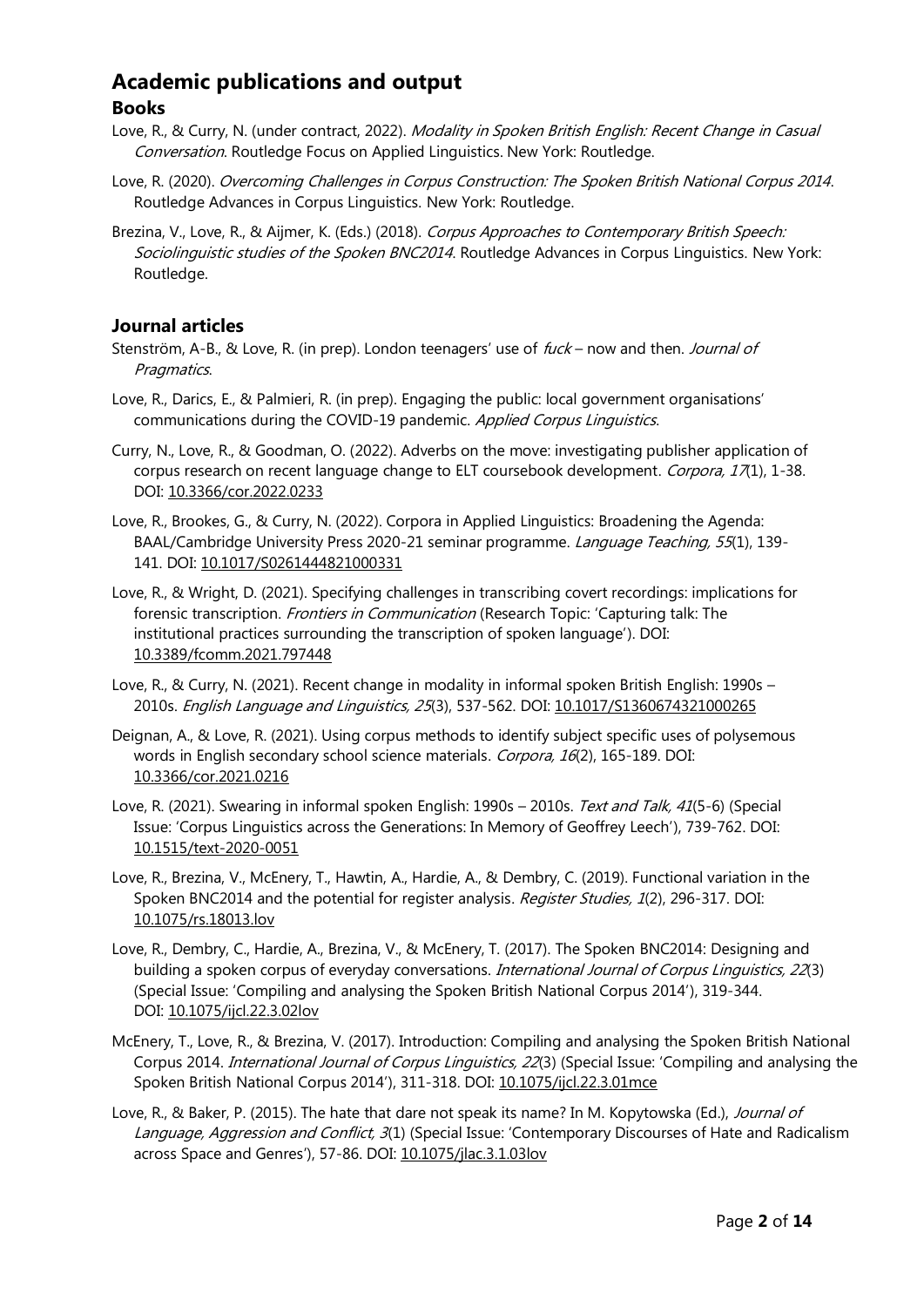Reprinted in: M. Kopytowska (Ed.) (2017), Contemporary Discourses of Hate and Radicalism across Space and Genres. Amsterdam: John Benjamins. pp. 99-128. DOI: [10.1075/bct.93](http://www.jbe-platform.com/content/books/9789027264985)

McEnery, T., McGlashan, M., & Love, R. (2015). Press and social media reaction to ideologically inspired murder: The case of Lee Rigby. Discourse and Communication, 9(2), 1-23. DOI: [10.1177/1750481314568545](http://journals.sagepub.com/doi/10.1177/1750481314568545)

#### **Book chapters**

- Love, R., & Busso, L. (in prep). Choosing and building corpora to investigate representation. In F. Heritage, & C. Taylor (Eds.), Analysing Representation: A corpus and discourse textbook. New York: Routledge.
- Love, R. (in review). The British National Corpora. In C. Montgomery, & E. Moore (Eds.), The Oxford Handbook of British Englishes. New York: Oxford University Press.
- Baker, P., & Love, R. (in press, 2022). Corpus Linguistics and Sexuality. In K. Hall, & R. Barrett (Eds.), The Oxford Handbook of Language and Sexuality. New York: Oxford University Press.

Originally published online: In K. Hall, & R. Barrett (Eds.) (2018), The Oxford Handbook of Language and Sexuality. Oxford Handbooks Online. New York: Oxford University Press. [https://www.oxfordhandbooks.com/view/10.1093/oxfordhb/9780190212926.001.0001/oxfordhb-](https://www.oxfordhandbooks.com/view/10.1093/oxfordhb/9780190212926.001.0001/oxfordhb-9780190212926)[9780190212926](https://www.oxfordhandbooks.com/view/10.1093/oxfordhb/9780190212926.001.0001/oxfordhb-9780190212926)

- Brezina, V., Love, R., & Aijmer, K. (2018). Corpus Linguistics and Sociolinguistics. In V. Brezina, R. Love, & K. Aijmer (Eds.), Corpus Approaches to Contemporary British Speech: Sociolinguistic studies of the Spoken BNC2014 (pp. 3-9). New York: Routledge.
- McEnery, T., & Love, R. (2018). Bad Language. In J. Culpeper, F. Katamba, P. Kerswill, R. Wodak, & T. McEnery (Eds.), *English Language: Description, Variation and Context* (2<sup>nd</sup> ed.) (pp. 496-507). London: Palgrave.

#### **Reviews**

- Love, R. (2022). Review of Perez-Parades, P. (2021). Corpus Linguistics for Education: A Guide for Research. London: Routledge. English for Specific Purposes, 64, 1-3. DOI: [10.1016/j.esp.2022.02.003](https://doi.org/10.1016/j.esp.2022.02.003)
- Love, R. (2019). Review of Harrington, K. (2018). The Role of Corpus Linguistics in the Ethnography of a Closed Community: Survival Communication. London: Routledge. International Journal of Corpus Linguistics, 25 (4), 541-547. DOI: [10.1075/ijcl.00018.lov](https://www.jbe-platform.com/content/journals/10.1075/ijcl.00018.lov)

#### **Internet publications**

- Love, R., Brookes, G., & Curry, N. (2021). Reporting from "Corpora in Applied Linguistics: Broadening the Agenda". BAAL News, 119 (Summer 2021). York: British Association for Applied Linguistics. Available at:<https://www.baal.org.uk/wp-content/uploads/2021/08/BAAL-News-Issue-119.pdf>
- Lanes, A., Love, R., Kalman, B., Brenchley, M., & Pickles, M. (2019). Updating the A2 Key and B1 Preliminary vocabulary lists. Research Notes, 76, 12-17. Cambridge: Cambridge Assessment English. Available at:<https://www.cambridgeenglish.org/Images/563538-research-notes-76.pdf>
- Love, R., Hawtin, A., & Hardie, A. (2017). The British National Corpus 2014 User Manual and Reference Guide (version 1.0). Lancaster: ESRC Centre for Corpus Approaches to Social Science. Available at: <http://corpora.lancs.ac.uk/bnc2014/documentation.php>
- Hardie, A., & Love, R. (Eds.) (2013). Corpus Linguistics 2013: Abstract Book. Lancaster: UCREL. Available at: <http://ucrel.lancs.ac.uk/cl2013/doc/CL2013-ABSTRACT-BOOK.pdf>

#### **Resources**

McEnery, T., Love, R., Hardie, A., Brezina, V., Dembry, C., & Timperley, M. (2017). The Spoken British National Corpus 2014 [freely-accessible corpus]. Lancaster: ESRC Centre for Corpus Approaches to Social Science. Available at: [corpora.lancs.ac.uk/bnc2014](http://corpora.lancs.ac.uk/bnc2014)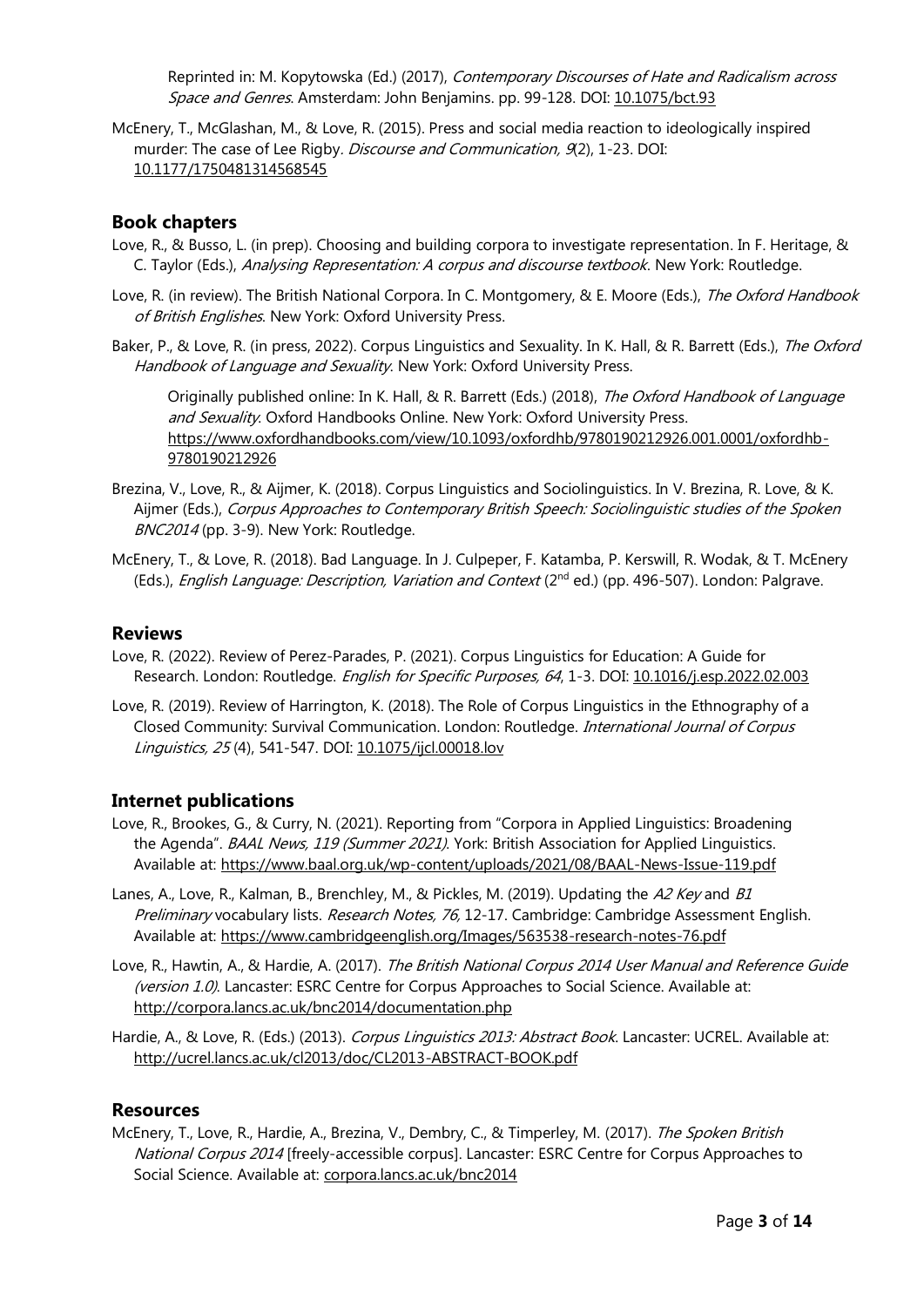#### **Plenary talks**

- Love, R. (2021). What have we learned about spoken English from the British National Corpus? Cambridge Insights on Demand. Cambridge University Press, UK. May 2021.
- Love, R. (2018). Overcoming challenges in corpus linguistics: Reflections on the Spoken BNC2014 (Invited plenary). 9<sup>th</sup> Biennial IVACS Conference. University of Malta, Valetta, Malta. June 2018.

#### **Refereed conference papers, workshops & posters**

- Love, R., & Stenström, A-B. (forthcoming). *Challenges in deriving a new COLT from the Spoken* BNC2014: the case of teenage swearing. ICAME 43 Conference. Anglia Ruskin University, UK. July 2022.
- Harrington, L., Love, R., & Wright, D. (forthcoming). Analysing the performance of automated transcription tools for covert audio recordings (Poster). IAFPA 2022 Conference. Charles University, Czech Republic. July 2022.
- Love, R., & Darics, E. (forthcoming). *Digital public communication in the pandemic: A corpus-based* analysis of Covid-19 local government social media posts. CADAAD 2022 Conference. University of Bergamo, Italy. July 2022.
- Giovanelli, M., & Love, R. (2021). *Lockdown reading habits: investigating a survey corpus*. Aston Corpus Linguistics Symposium, Aston University, UK. November 2021.
- Darics, E., Love, R., Palmeri, R., & Caveney, D. (2021). Persuasiveness through engagement: local government organisations' public communications during the COVID-19 pandemic. ABC Vienna 2020: Association for Business Communication Regional Conference Vienna 2020. Vienna University of Economics and Business, Austria. August 2021.
- Love, R., Candarli, D., & Deignan, A. (2021). Teacher talk and the school transition: comparing primary and secondary classroom speech. Corpus Linguistics International Conference 2021 (merged with the 10th Biennial IVACS Conference). University of Limerick & Mary Immaculate College, Ireland. July 2021.
- Love, R., & Curry, N. (2021). Recent change in modality in informal spoken British English. Corpus Linguistics International Conference 2021 (merged with the 10th Biennial IVACS Conference). University of Limerick & Mary Immaculate College, Ireland. July 2021.
- Curry, N., Love, R., & Goodman, O. (2020). Investigating publisher application of corpus research on recent language change to ELT coursebook development. Japan Association for English Corpus Studies (JAECS) 46<sup>th</sup> Annual Conference. Waseda University, Japan. October 2020.
- Candarli, D., Love, R., & Deignan, A. (2019). Rhetorical variation in teachers' lesson presentations across Key Stage 2 and Key Stage 3. BAAL Corpus Linguistics Special Interest Group Annual Workshop. Lancaster University, UK. November 2019.
- Love, R. (2019). Building and analysing a national corpus of informal spoken English: the Spoken BNC2014. Spoken language across time: Celebrating the launch of the London-Lund Corpus 2. Lund University, Sweden. September 2019.
- Candarli, D., Love, R., & Deignan, A. (2019). *Using corpora to explore the language challenges of the* transition from primary to secondary school. Corpus Linguistics 2019. Cardiff University, UK. July 2019.
- Love, R., & Anthony, L. (2019). Advancing the text-level and sub-text-level analysis of corpora. Corpus Linguistics 2019. Cardiff University, UK. July 2019.
- Goodman, O., & Love, R. (2019). 1000 hours of conversations: what does it mean for ELT? 53rd Annual IATEFL Conference & Exhibition. Liverpool, UK. April 2019.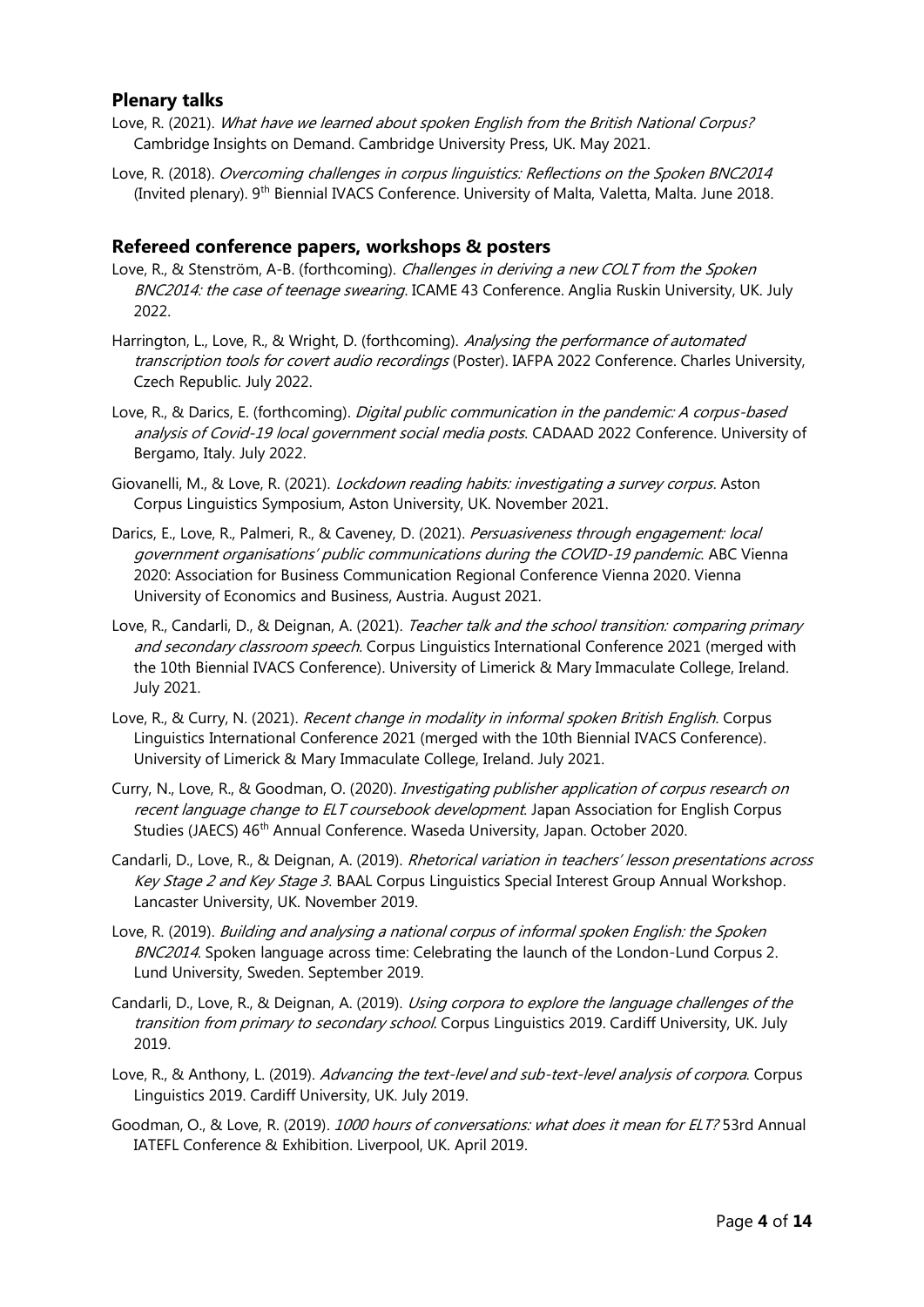- Love, R. (2017). Opportunities in opportunism: a critical evaluation of data collection methods in the Spoken BNC2014. Corpus Linguistics in the South 15. University of Cambridge, UK. October 2017.
- Love, R. (2017). *Bad language revisited: swearing in the Spoken BNC2014*. Corpus Linguistics 2017 Conference. University of Birmingham, UK. July 2017.
- Love, R., & Hardie, A. (2017). Introducing the Spoken BNC2014 explore the data yourself. Preconference workshop. Corpus Linguistics 2017 Conference. University of Birmingham, UK. July 2017.
- Love, R., Dembry, C., & Hardie, A. (2017). The Spoken BNC2014: designing and building a spoken corpus of everyday conversations. Spoken BNC2014 symposium. Lancaster University, UK. June 2017.
- Love, R. (2017). FUCK in spoken British English revisited with the Spoken BNC2014. ICAME 38 Conference. Charles University, Czech Republic. May 2017.
- Love, R. (2016). "Accent General American; Dialect British English": reflections on tricky metadata in the Spoken BNC2014. American Association for Corpus Linguistics (AACL) 2016 Conference. Iowa State University, Ames, Iowa, USA. September 2016.
- Love, R. (2016). Sociolinguistics for spoken corpora: swearing in the Spoken BNC2014. Sociolinguistics Summer School 7. Université de Lyon, France. June 2016.
- Love, R. (2016). "Normal with a brummy twang": dealing with metadata in the Spoken BNC2014. 8<sup>th</sup> Biennial IVACS Conference. Bath Spa University, UK. June 2016.
- Love, R., & Dembry, C. (2015). Who says what in spoken corpora?: speaker identification in the Spoken BNC2014. Corpus Linguistics 2015 Conference. Lancaster University, UK. July 2015.
- Dembry, C., & Love, R. (2015). Collecting the new Spoken BNC2014 overview of methodology. Corpus Linguistics 2015 Conference. Lancaster University, UK. July 2015.
- Love, R. (2015). The life and death of a gay footballer: from concern about homosexuality to concern about homophobia in the UK press. Lancaster Postgraduate Conference in Linguistics and Language Teaching 2015. Lancaster University, UK. July 2015.
- Love, R. (2015). Critical issues in spoken corpus development: defining a transcription schema for the Spoken BNC2014. ICAME 36 Conference. University of Trier, Germany. May 2015.
- Love, R. (2014). "He's got it locked in!": Metaphor in professional wrestling commentary. 5<sup>th</sup> UK Cognitive Linguistics Conference. Lancaster University, UK. July 2014.
- Love, R. (2014). Representations of Muslim people in the British national press after the 2013 Woolwich murder: a corpus-assisted critical discourse analysis. Young Linguists' Meeting in Poznań, Adam Mickiewicz University, Poland. April 2014.
- Love, R. (2014). Representations of Muslim people and Islam in the British national press after the 2013 Woolwich murder: a corpus analysis. 2<sup>nd</sup> Asia-Pacific Corpus Linguistics Conference, Hong Kong Polytechnic University, Hong Kong. March 2014.
- Love, R. (2013). Using corpus linguistics to investigate discourses of same-sex marriage in the UK Parliament. 3<sup>rd</sup> Annual Boya 2013 Forum Undergraduate Conference. Beijing Foreign Studies University, People's Republic of China. September 2013.
- Love, R. (2013). Under the surface of the Marriage Equality debate: discourses of same-sex marriage in the House of Commons (Poster). Centre for Corpus Approaches to Social Science Launch, Corpus Linguistics 2013 Conference. Lancaster University, UK. July 2013.

## **Knowledge exchange**

I am committed to engage in knowledge exchange activities with the public and private sectors wherever possible. This is evidenced by the research consultancies and collaborations I have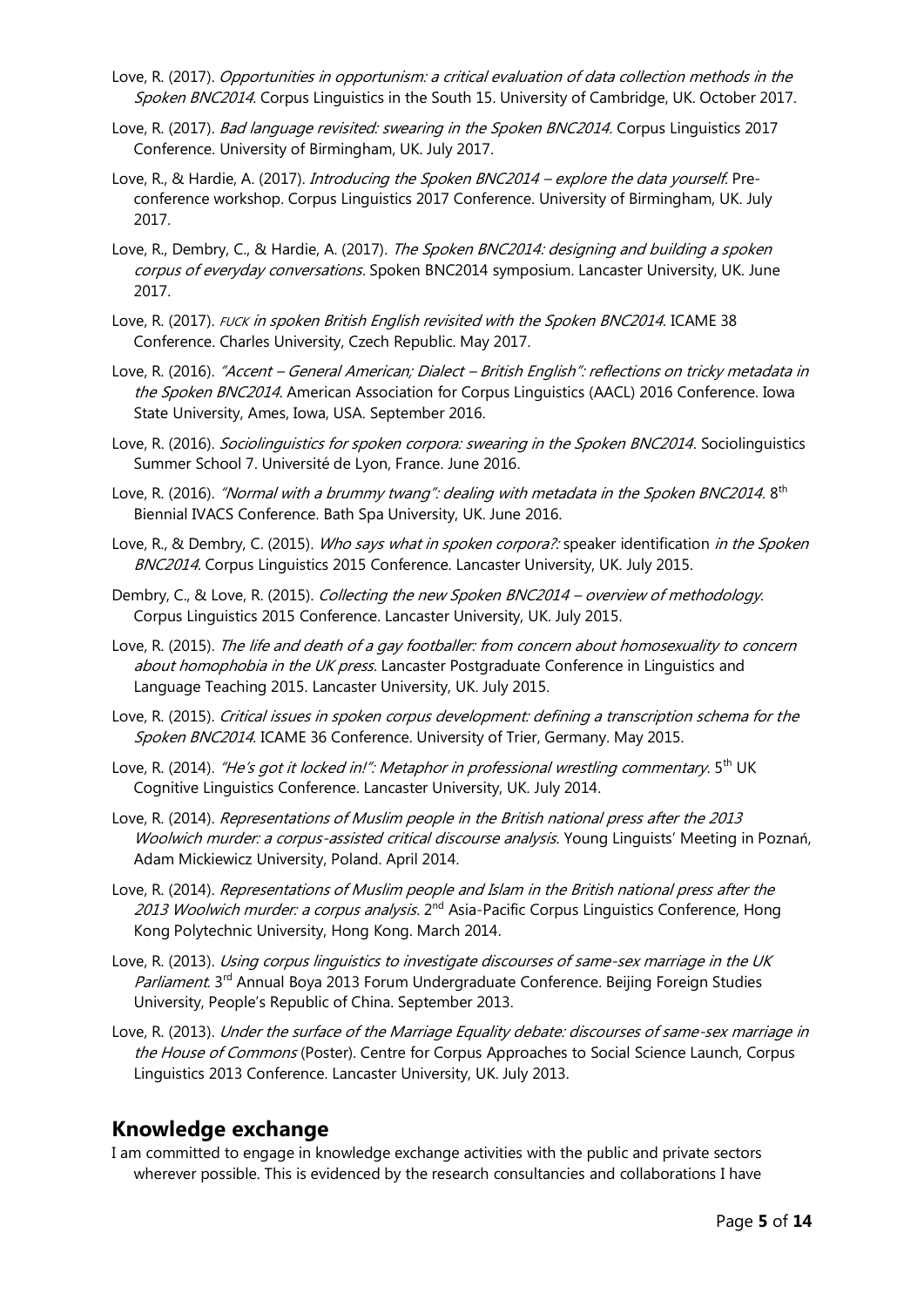undertaken with organisations including Blackburn with Darwen Borough Council, Bournemouth, Christchurch and Poole Council, Cambridge University Press, Comms2Point0, Engage, Mischief PR, the National Trust, Oldham Council, Reed Business Information, the Royal Borough of Windsor and Maidenhead, Stockport Metropolitan Borough Council and TENA.

- Below is a list of research reports I have provided to external agencies that represent substantial knowledge exchange outputs:
- Love, R. (2019). The changing nature of language. Confidential report to the National Trust (15 pages).
- Love, R. (2019). Spoken British English language change analysis. Commercial in confidence report to Cambridge University Press (19 pages).
- Love, R. (2018) Recent language change in spoken English. Commercial in confidence report to Cambridge University Press (25 pages).
- McEnery, T., & Love, R. (2017). Rules and Conventions of Naming in 9 Languages and their Variants. Commercial in confidence report to Reed Business Information (82 pages).
- Love, R. (2017). Spoken English research report. Commercial in confidence report to Cambridge University Press (13 pages).
- Love, R., & McEnery, T. (2015). Collocation analysis of terms related to incontinence. Commercial in confidence report to TENA (13 pages).
- Love, R., & McEnery, T. (2014). The depiction of the London Borough of Tower Hamlets in the British national and regional press (2008-2013): a corpus-assisted investigation. Commercial in confidence report to MEND (50 pages).
- Love, R., & McEnery, T. (2013). The representation of Muslims in the UK National Press after the Woolwich Murder. Commercial in confidence report to MEND (29 pages).

## **Academic roles**

#### **Roles within academic organisations**

| 2022- | Advisory Board Member, Inter-Varietal Applied Corpus Studies (IVACS) Research Centre,<br>Mary Immaculate College |
|-------|------------------------------------------------------------------------------------------------------------------|
| 2021- | Ordinary Member, BAAL Executive Committee                                                                        |
| 2021- | Convenor, Aston Corpus Linguistics Research Group, Aston University                                              |
| 2020- | Communications Officer, BAAL Corpus Linguistics Special Interest Group committee                                 |

## **Editorships**

| 2021-   | Associate Editor, Humanities & Social Sciences Communications (Springer Nature) |
|---------|---------------------------------------------------------------------------------|
| 2021    | Guest Article Editor, SAGE Open                                                 |
| 2017    | Co-Editor, <i>International Journal of Corpus Linguistics</i> (Volume 22:3)     |
| 2015-17 | Series Editor, CASS Briefings (Lancaster University)                            |

## **Funding management**

2021-22 Co-Organiser, BAAL Applying Linguistics Fund

## **Peer review**

I am a member of the Editorial Board for the Humanities & Social Sciences Communications journal (Springer Nature), and a Peer Reviewer for the Languages, Texts and Society journal (University of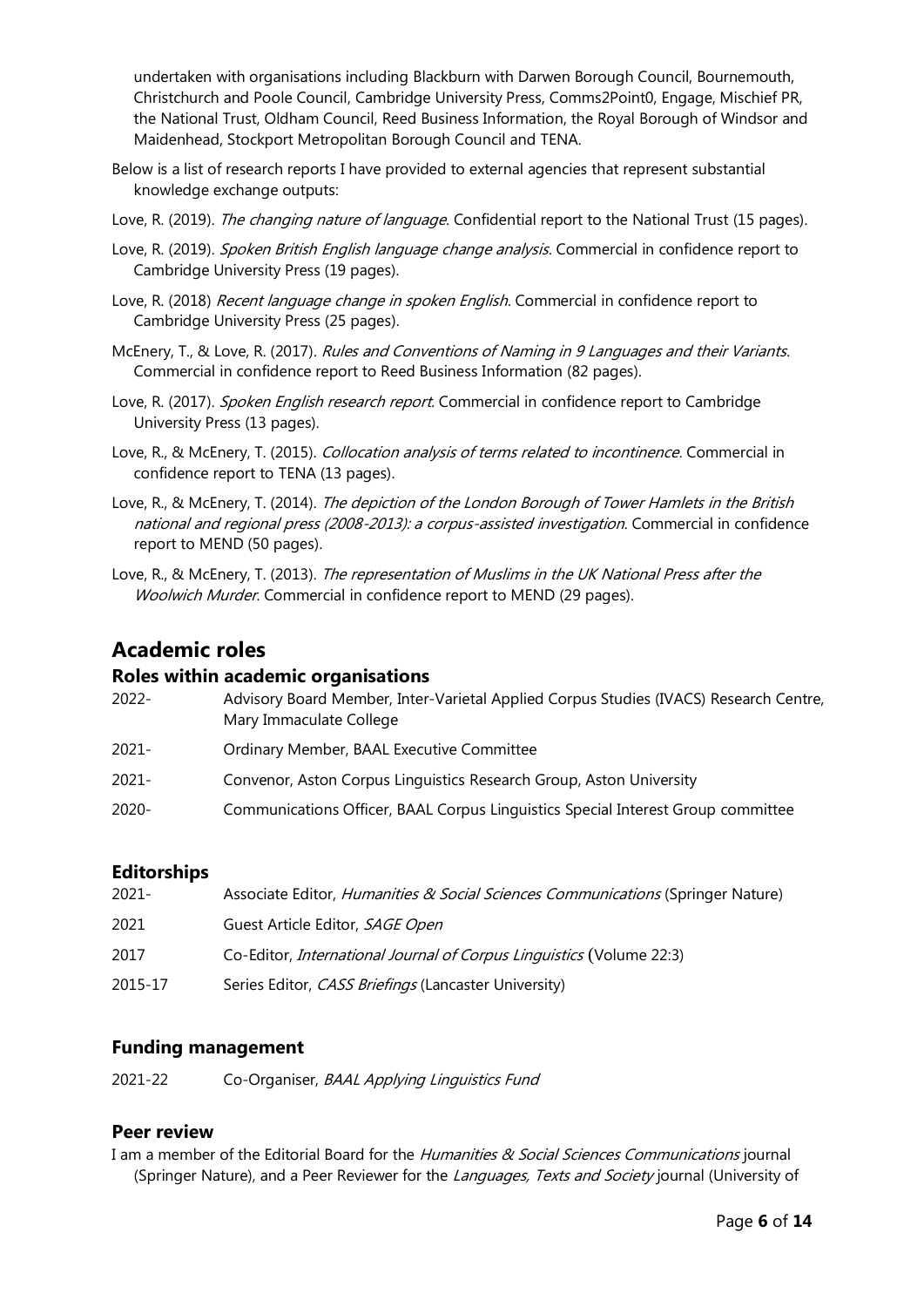Nottingham). I am regularly invited to review submissions to journals and book series relevant to my research interests. To date, these have included: Ampersand (Elsevier), Applied Linguistics (Oxford University Press), Corpora (Edinburgh University Press), Digital Scholarship in the Humanities (Oxford University Press), *Discourse and Communication* (SAGE Publications), *Discourse* Studies (SAGE Publications), *International Journal of Corpus Linguistics* (John Benjamins), *Journal of* Corpora and Discourse Studies (Cardiff University Press), Journal of Open Humanities Data (Ubiquity Press), Language Resources and Evaluation (Springer), Research in Corpus Linguistics (Asociación Española de Lingüística de Corpus), SAGE Open (SAGE Publications) and Text & Talk (De Gruyter). Book series include: Corpus and Discourse (Bloomsbury), Elements in Applied Linguistics (Cambridge University Press) and Studies in Corpus Linguistics (John Benjamins). I have also reviewed book chapters for the Bloomsbury Handbook of Corpus Linguistics and the Handbook of Pragmatics (John Benjamins).

Furthermore, I have served on the scientific committee for the American Association for Applied Linguistics (AAAL) conference (2022), American Association for Corpus Linguistics (AACL) conference (2018, 2020), British Association for Applied Linguistics (BAAL) conference (2022), International Computer Archive of Modern and Medieval English (ICAME) conference (2019, 2020, 2022), International Corpus Linguistics Conference (2021) and the Inter-Varietal Applied Corpus Studies (IVACS) conference (2020).

I have also reviewed for the German Research Foundation (DFG).

## **Conference and seminar organisation**

- In 2021, I organised the Aston Centre for Applied Linguistics funded event 'Aston Corpus Linguistics Symposium' at Aston University.
- In 2021, I organised the BAAL/Cambridge University Press funded seminar 'Corpora in Applied Linguistics: Broadening the Agenda' at Aston University. Seminar website: <https://baalcupaston2021.wordpress.com/>
- From 2017-2018, I was co-organiser of the internal 'Research Roundup' seminar series at Cambridge Assessment English.
- In 2017, I organised a one-day symposium at Lancaster University to celebrate the launch of the Spoken BNC2014. Symposium website: [http://ucrel.lancs.ac.uk/summerschool/Spoken-BNC2014-](http://ucrel.lancs.ac.uk/summerschool/Spoken-BNC2014-Symposium.php) [Symposium.php](http://ucrel.lancs.ac.uk/summerschool/Spoken-BNC2014-Symposium.php)

From 2014 to 2015, I was co-organiser of the UCREL Corpus Research Seminar at Lancaster University.

#### **Membership**

| 2021-   | British Academy Early Career Research Network                                   |
|---------|---------------------------------------------------------------------------------|
| 2021-   | Aston Centre for Applied Linguistics (ACAL), Aston University                   |
| 2021-   | UKRI Early Career Researcher Forum                                              |
| 2017-   | British Association for Applied Linguistics (BAAL)                              |
| 2018-20 | Centre for Language Education Research (CLER), University of Leeds              |
| 2018-19 | International Association of Teachers of English as a Foreign Language (IATEFL) |

#### **Staff awards**

| 2021 | Aston University Achievement Award for Best Newcomer (nominee)                                     |
|------|----------------------------------------------------------------------------------------------------|
| 2021 | Aston University College of Business and Social Sciences Staff Award for Best Newcomer<br>(winner) |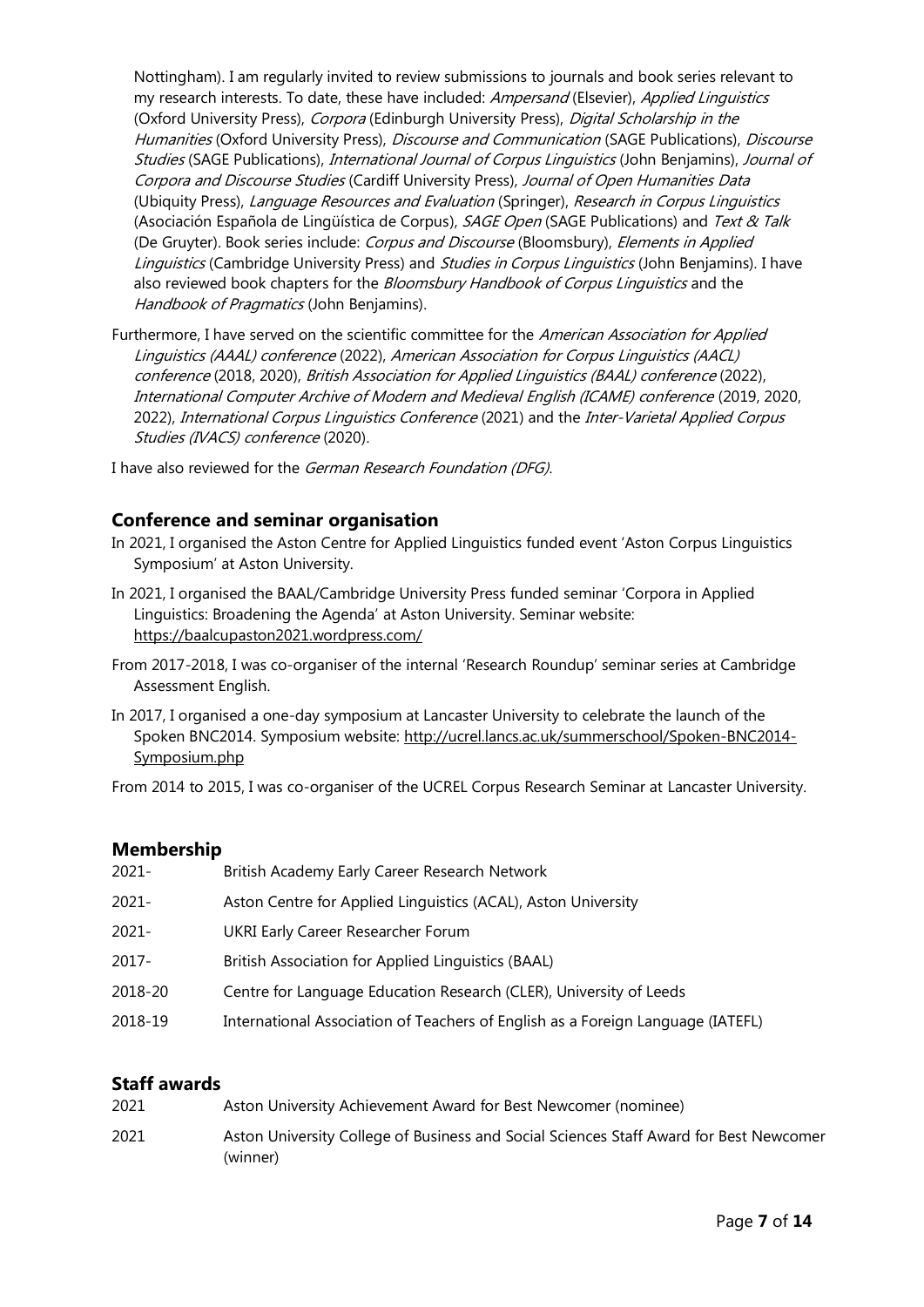2021 Aston Students' Union Academic Award for Teaching – Engagement (nominee)

2021 Aston Students' Union Academic Award for Online Learning (nominee)

# **Teaching & supervision**

#### **Postgraduate supervision**

I currently supervise eight PhD students:

- Amina Abbas (University of Limerick; associate supervisor)
	- o Interference of Standard Arabic in EFL academic writing
- Polina Gavin (Aston University; associate supervisor)
	- o A cognitive poetic account of ekphrasis in fiction
- Hadjar Hadj-Abdelkader (University of Limerick; associate supervisor)
	- o Teaching English for Military Purposes within the Algerian EMI context
- Zahira Hammadi (University of Limerick; associate supervisor)
	- o Investigating the effectiveness of using YouTube videos in teaching vocabulary to EFL students
- Ikram Messaoudi (University of Limerick; associate supervisor)
	- o Investigating students' difficulties in writing their thesis and the role of supervisor feedback: the case of Algerian university Master's students
- Darren Perrett (University of Leeds; associate supervisor)
	- o The criterial features of the Cambridge Assessment English reading item bank
- Natascha Rohde (Aston University; lead supervisor)
	- o A corpus-assisted (critical) discourse analytical approach to the construction of collective identity in the 'incel' movement employing a queer-linguistic lens
- Chris Walker (Aston University; associate supervisor)
	- o Investigating the use of stylistics to improve engagement and attainment in poetry in KS3 English students
- To date, I have supervised to completion three MA Forensic Linguistics dissertation students (Aston University), two MA TESOL Studies dissertation students (University of Leeds) and one MEd TESOL dissertation student (University of Leeds).

#### **Teaching**

The following is a list of the modules on which I teach/have taught, categorised by institution:

#### **Aston University, UK**

Current:

- LE2120 Language in the News Media (level 5): convenor (2020-)
- LE3103 Dissertation (level 6): supervisor (2020-)
- LE3115 Multimodal Analysis (level 6): convenor (2020-)
- LE3123 Digital Approaches to Analysing Texts: convenor (2021-)
- LEM133 Multimodal Analysis (level 7): convenor (2020-)

#### Previous:

- LE1104/LE1105 Practical Applications of Language Description (level 4): lecturer (2019-21)
- LE2101 Crime Fiction (level 5): convenor (2020-21)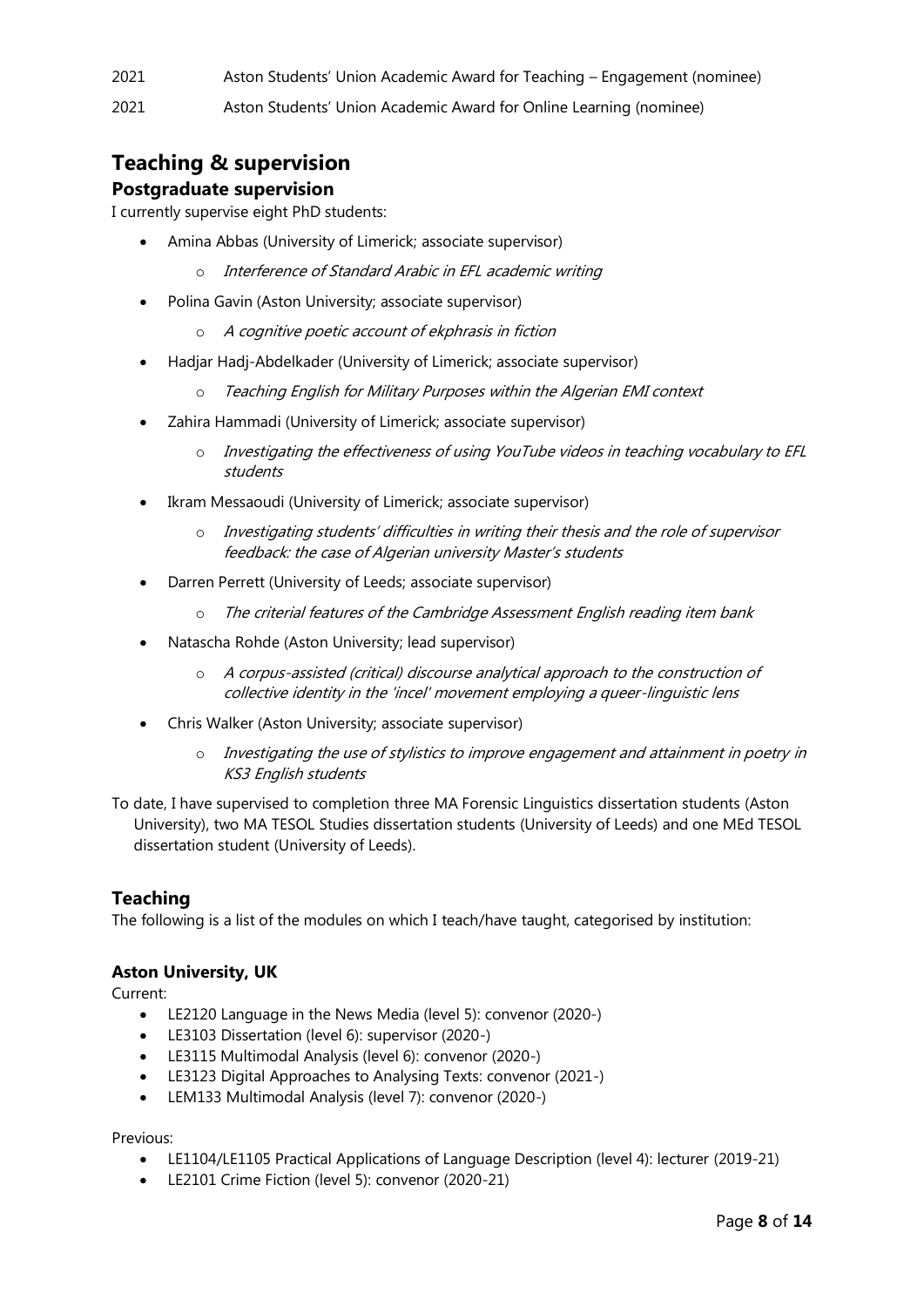- LE2118 Advanced Topics in Sociolinguistics (level 5): lecturer (2020-21)
- LEP100 Integrated Placement Year (level 5): supervisor (2020-21)
- LEM100 Analysing Discourse (level 7): lecturer (2020-21)
- LEM102 Dissertation (MA Forensic Linguistics) (level 7): supervisor (2019-20)

#### **University of Leeds, UK**

- EDUC1053 English Language Description for TESOL (level 4): lecturer (2019-20)
- EDUC5902M Investigating Language for TESOL (level 7): lecturer (2018-20)
- EDUC5904M Research Methods for TESOL (level 7): lecturer (2018-19)
- EDUC5914M Corpus Linguistics in the Classroom (level 7): lecturer (2017-19)
- EDUC5934M Analysing language (level 7): convenor (2018-20)

#### **Lancaster University, UK**

- LING103 Linguistics (level 4): seminar tutor (2015-16)
- LING220 Structures of the World's Languages (level 5): seminar tutor (2014-17)
- LING326 Corpus-based English Language Studies (level 6): seminar tutor (2014-15)
- LING401 Research Methods in Linguistics and English Language (level 7): (2015-17)

I have also delivered guest lectures for Leeds Trinity University (ENG5602 Research Methods for Linguistics; 2018) and Mary Immaculate College (Research Methods in Applied Linguistics; 2019).

# **Administration**

#### **Aston University, UK**

| 2022-   | Director of Undergraduate English Language and Literature Programmes                            |
|---------|-------------------------------------------------------------------------------------------------|
| 2020-   | Staff representative (College of Business and Social Sciences), University Senate               |
| 2020-22 | Academic Offences Officer, Department of English, Languages and Applied Linguistics             |
| 2020-22 | Marketing and Outreach coordinator, Department of English, Languages and Applied<br>Linguistics |

I am also a member of the university's Decolonising the Curriculum working group (2020-).

## **University of Leeds, UK**

At the University of Leeds, I was a member of the School of Education's Research and Innovation Committee (2018-2020), representing fixed-term research staff. In addition, I served on the selection committee/interview panel for five positions at the School.

## **Funding awards and prizes**

To date, I have been awarded funding to the value of £112,727.

| 2022 | Aston Research & Knowledge Exchange Pump Priming Fund<br>Engaging the public: local government organisations' communications during the COVID-19<br>pandemic<br>Aston University (£10,453.80)      |
|------|----------------------------------------------------------------------------------------------------------------------------------------------------------------------------------------------------|
| 2021 | Aston Centre for Applied Linguistics (ACAL) research fund<br>Aston Corpus Linguistics Symposium<br>Aston University (£300)                                                                         |
| 2021 | Aston Institute for Forensic Linguistics (AIFL) Seed-corn and network funds programme<br>Evaluating human and automated transcripts of speech recordings: implications for forensic<br>linguistics |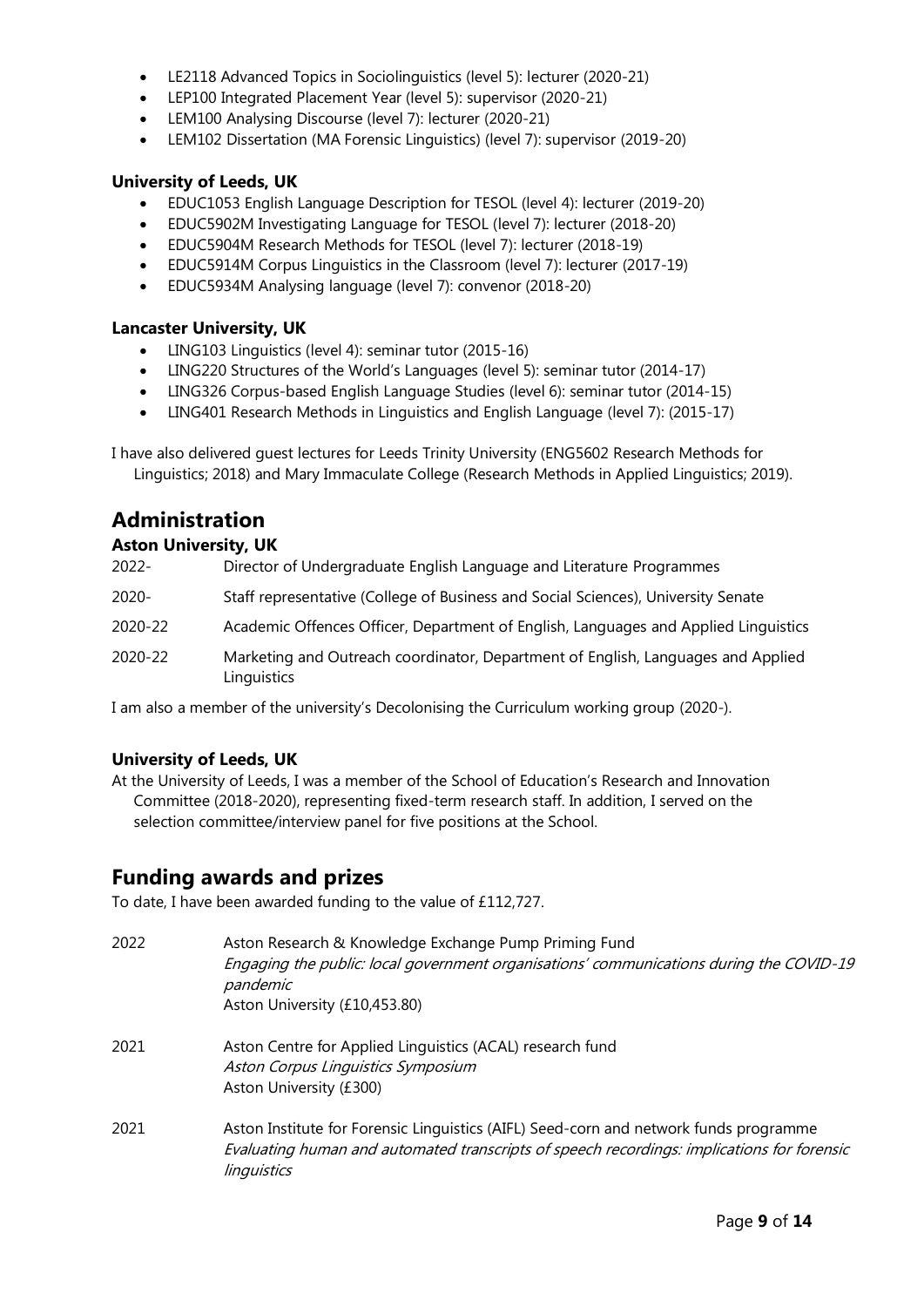|         | Aston University (£6,000)                                                                                                                                                                              |
|---------|--------------------------------------------------------------------------------------------------------------------------------------------------------------------------------------------------------|
| 2020    | BAAL/Cambridge University Press Seminar fund 2020/2021<br>Corpora in Applied Linguistics: Broadening the Agenda<br>British Association for Applied Linguistics and Cambridge University Press (£1,500) |
| 2020    | Centre for Critical Inquiry into Society and Culture (CCISC) research fund<br>Comparing media discourses of Covid-19 and HIV<br>Aston University (£800)                                                |
| 2018    | Visiting research fellowship<br>Updating AntConc for spoken and educational language data<br>Japan Society for the Promotion of Science (JSPS) (£8,363)                                                |
| 2013-17 | Faculty of Arts and Social Sciences Postgraduate Scholarship, MA & PhD (1+3)<br>Lancaster University (£72,554)                                                                                         |
| 2014    | Award to attend SILK Road International Summer School<br>Hong Kong Polytechnic University & Xi'an Jiaotong University (£8,000)                                                                         |
| 2013    | Award to attend Boya Forum Undergraduate Conference<br>School of English and International Studies, Beijing Foreign Studies University (£600)                                                          |
| 2013    | Anna Siewierska Memorial Prize<br>Highest achieving Linguistics and English Language graduate, 2013 cohort<br>Lancaster University (£1000)                                                             |
| 2011-13 | Academic Scholarship<br>Lancaster University (£3000)                                                                                                                                                   |
| 2012    | Part II Prize<br>Top three average grade in Linguistics and English Language, second year<br>Lancaster University (£50)                                                                                |
| 2009    | Passport Pride Award<br>Teesside University (£100)                                                                                                                                                     |

## **Media & popular writing**

- In 2022, I launched [CorpusCast,](https://www.youtube.com/playlist?list=PLpP0S_lBFSRTw4mwKeWxKadBtBHDgDkhc) the podcast about corpus linguistics and what it can do for society. From 2018-2020, I hosted the Centre for Language Education Research (CLER[\) podcast](https://essl.leeds.ac.uk/centre-language-education-research/doc/audio-archive) at the School of Education, University of Leeds, UK.
- My work has been discussed in the local, national and international press. International and national broadcast media interviews include BBC News, Sky News, BBC World Service, Talk Radio Europe, BBC Radio 4, Sky Radio, Classic FM, Today FM, Voice of Russia, Newstalk, BBC Radio Wales, Radio New Zealand; regional BBC interviews include Coventry & Warwickshire, Devon, Lancashire, London, Merseyside and Suffolk. I have also been quoted about my research on the [BBC News,](https://www.bbc.co.uk/news/technology-49197595) [The Times,](http://www.thetimes.co.uk/article/we-re-saying-ta-ra-to-dated-words-like-golly-sbm639p9r?shareToken=bb405a78672f5b3dd127fa016b7779bb) [The Guardian,](https://www.theguardian.com/environment/2019/jul/31/tweet-web-cloud-technology-transforms-meaning-of-nature-words) [The Telegraph,](https://www.telegraph.co.uk/news/2019/07/31/cloud-stream-net-web-nature-words-have-taken-tech/) [iNews,](https://inews.co.uk/news/environment/tweets-clouds-streams-technology-millennials-nature/) [The Daily Mail](http://www.dailymail.co.uk/news/article-4304544/Mucking-playschool-goes-right-window.html) [\(twice\)](https://www.dailymail.co.uk/news/article-7303859/Researchers-fear-nature-losing-voice-technology-speak.html), [SchoolsWeek,](https://schoolsweek.co.uk/preliminary-findings-from-the-spoken-british-national-corpus/) [Business Ghana,](http://www.businessghana.com/site/news/technology/193071/Nature-s-language-is-being-hijacked-by-technology) [Digit,](https://digit.fyi/digit-tech-news-roundup-2nd-of-august-2019/) [Walta,](http://www.waltainfo.com/SATech/detail?cid=49520) [the Plymouth Herald](https://www.plymouthherald.co.uk/news/uk-world-news/nature-replaced-technology-british-language-3165775) and [Brinkwire,](https://en.brinkwire.com/news/researchers-fear-nature-is-losing-its-voice-to-technology-speak/) among other print media. In addition, I have contributed articles and blogs on the topic of English language for a variety of publications, several of which are listed here:
- Love, R. (2022). F<sup>\*</sup>ck yeah! Why you should study swearing. Article published in *EMC Magazine*, Issue 95, February 2022, pp. 27-29.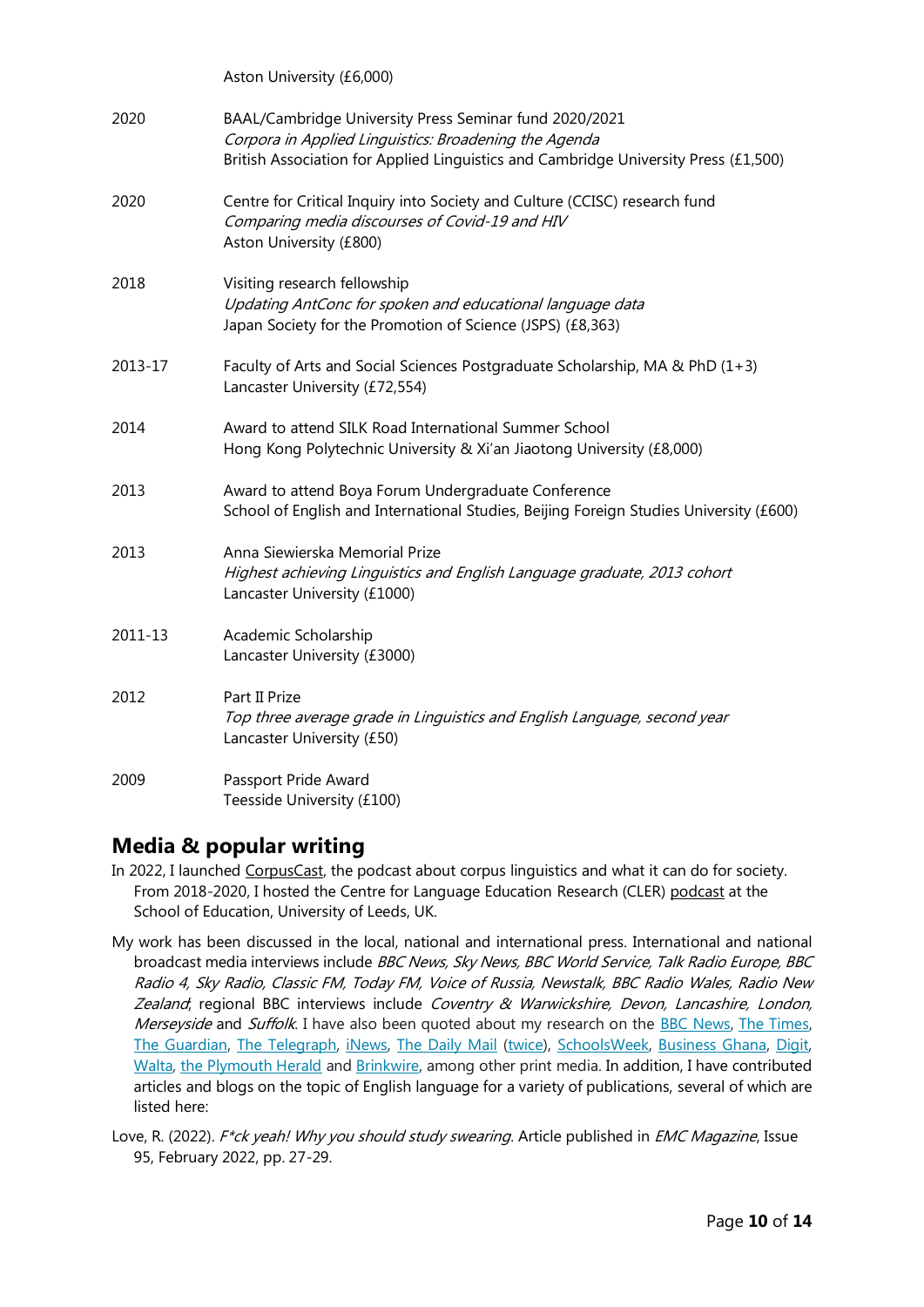- Love, R. (2021). *Happy birthday WoBL! Common birthday vocabulary.* Article published in Cambridge University Press World of Better Learning website, February 2021. Available at: [https://www.cambridge.org/elt/blog/2021/02/16/happy-birthday-wobl-common-birthday](https://www.cambridge.org/elt/blog/2021/02/16/happy-birthday-wobl-common-birthday-vocabulary/)[vocabulary/](https://www.cambridge.org/elt/blog/2021/02/16/happy-birthday-wobl-common-birthday-vocabulary/)
- Love, R. (2020). *Festive phrases: the language of an online Christmas.* Article published in Cambridge University Press World of Better Learning website, December 2020. Available at: <https://www.cambridge.org/elt/blog/2020/12/16/festive-phrases-online-christmas-language/>
- Love, R. (2020). Five common myths about language, part 3: is English eroding over time? Article published in Cambridge University Press World of Better Learning website, October 2020. Available at: [https://www.cambridge.org/elt/blog/2020/10/08/five-common-myths-about-language-part-3](https://www.cambridge.org/elt/blog/2020/10/08/five-common-myths-about-language-part-3-is-english-eroding-over-time/) [is-english-eroding-over-time/](https://www.cambridge.org/elt/blog/2020/10/08/five-common-myths-about-language-part-3-is-english-eroding-over-time/)
- Love, R. (2020). Five common myths about language, part 2: is English better than other languages? Article published in Cambridge University Press World of Better Learning website, September 2020. Available at: [https://www.cambridge.org/elt/blog/2020/09/03/is-english-better-than-other](https://www.cambridge.org/elt/blog/2020/09/03/is-english-better-than-other-languages/)[languages/](https://www.cambridge.org/elt/blog/2020/09/03/is-english-better-than-other-languages/)
- Love, R. (2020). Five common myths about language, part 1: which accent is best? Article published in Cambridge University Press World of Better Learning website, July 2020. Available at: [https://www.cambridge.org/elt/blog/2020/07/27/five-common-myths-about-language-part-1](https://www.cambridge.org/elt/blog/2020/07/27/five-common-myths-about-language-part-1-which-accent-is-best/) [which-accent-is-best/](https://www.cambridge.org/elt/blog/2020/07/27/five-common-myths-about-language-part-1-which-accent-is-best/)
- Love, R. (2020). *English Language Day: Oh...erm... yeah? The hidden uses of fillers*. Article published in Cambridge University Press World of Better Learning website, April 2020. Available at: <https://www.cambridge.org/elt/blog/2020/04/17/the-hidden-uses-of-fillers/>
- Love, R. (2020). It's about time: talking about time in everyday English. Article published in Cambridge University Press World of Better Learning website, March 2020. Available at: [https://www.cambridge.org/elt/blog/2020/03/18/its-about-time-talking-about-time-in-everyday](https://www.cambridge.org/elt/blog/2020/03/18/its-about-time-talking-about-time-in-everyday-english/)[english/](https://www.cambridge.org/elt/blog/2020/03/18/its-about-time-talking-about-time-in-everyday-english/)
- Love, R. (2018). Do you hear what I hear? How the language of the festive period has changed. Article published in Cambridge University Press World of Better Learning website, December 2018. Available at: <https://www.cambridge.org/elt/blog/2018/12/18/changes-festive-language/>
- Love, R. (2018). To just listen in on British chit chat: Spoken British National Corpus 2014. Article published in *EMC Emagazine*, Issue 79, February 2018, pp. 28-30.
- Love, R., & Strawson, H. (2017). Not just a linguistic resource but a unique record of humanity. Article published in *ESRC Blog: Shaping Society* website, September 2017. Available at: [https://esrc.wordpress.com/2017/09/19/not-just-a-linguistic-resource-but-a-unique-record-of](https://esrc.wordpress.com/2017/09/19/not-just-a-linguistic-resource-but-a-unique-record-of-humanity/)[humanity/](https://esrc.wordpress.com/2017/09/19/not-just-a-linguistic-resource-but-a-unique-record-of-humanity/)
- Love, R. (2017). He for She: Language and Gender in Present Day English. Article published in Cambridge University Press World of Better Learning website, August 2017. Available at: <http://www.cambridge.org/elt/blog/2017/08/24/language-and-gender-in-present-day-english/>
- Love, R. (2016). Women now use the f-word as much as men. Article published in Cambridge University Press World of Better Learning website, November 2016. Available at: <http://www.cambridge.org/elt/blog/2016/11/15/women-now-use-the-f-word-as-much-as-men/>
- McEnery, T., & Love, R. (2015). Talking politics: the gap between how politicians and the people of the UK speak. Article published in ESRC Britain in 2016 magazine, November 2015, p. 22. Available at: [https://esrc.ukri.org/files/news-events-and-publications/publications/magazines/britain-in/britain](https://esrc.ukri.org/files/news-events-and-publications/publications/magazines/britain-in/britain-in-2016-politics-and-governance/)[in-2016-politics-and-governance/](https://esrc.ukri.org/files/news-events-and-publications/publications/magazines/britain-in/britain-in-2016-politics-and-governance/)
- Love, R., & Dembry, C. (2015). Sexism in Spoken English: looking under the surface. Article published in *EMC Emagazine*, Issue 69, September 2015, pp. 32-4.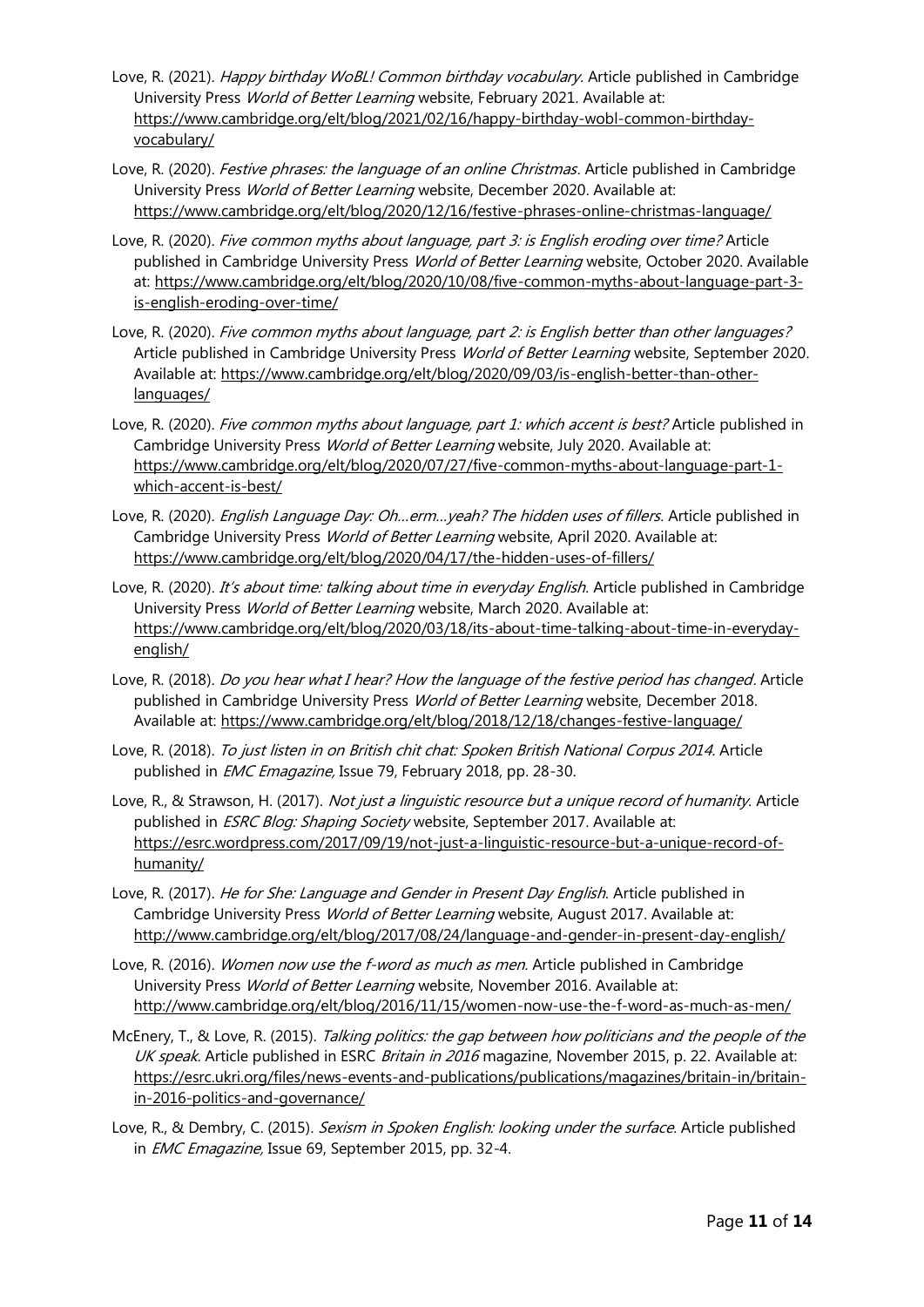- McEnery, T., & Love, R. (2015). The British talk about cake 50 times as much as the deficit politicians should cotton on. Article published in The Conversation, 05 May 2015. Available at: [https://theconversation.com/the-british-talk-about-cake-50-times-as-much-as-the-deficit](https://theconversation.com/the-british-talk-about-cake-50-times-as-much-as-the-deficit-politicians-should-cotton-on-41050)[politicians-should-cotton-on-41050](https://theconversation.com/the-british-talk-about-cake-50-times-as-much-as-the-deficit-politicians-should-cotton-on-41050)
- Love, R., McEnery, T., & McGlashan, M. (2014). *Language as a coping mechanism: how the press and* Twitter reacted to the murder of Lee Rigby. Article published in ESRC Britain in 2015 magazine, 26 November 2014, p. 111. Available at[: https://esrc.ukri.org/files/news-events-and](https://esrc.ukri.org/files/news-events-and-publications/publications/magazines/britain-in/britain-in-2015-culture-and-media/)[publications/publications/magazines/britain-in/britain-in-2015-culture-and-media/](https://esrc.ukri.org/files/news-events-and-publications/publications/magazines/britain-in/britain-in-2015-culture-and-media/)
- Love, R. (2014). *Stop snapping selfies and start vaping it's the word of the year.* Article published in The Conversation, 18 November 2014. Available at: [http://theconversation.com/stop-snapping](http://theconversation.com/stop-snapping-selfies-and-start-vaping-its-the-word-of-the-year-34370)[selfies-and-start-vaping-its-the-word-of-the-year-34370](http://theconversation.com/stop-snapping-selfies-and-start-vaping-its-the-word-of-the-year-34370)
- McEnery, T., & Love, R. (2014). A new world of words. Article published in ESRC Society Now magazine. Autumn 2014, pp. 24-5. Available at: [https://esrc.ukri.org/files/news-events-and](https://esrc.ukri.org/files/news-events-and-publications/publications/magazines/society-now/society-now-issue-20/)[publications/publications/magazines/society-now/society-now-issue-20/](https://esrc.ukri.org/files/news-events-and-publications/publications/magazines/society-now/society-now-issue-20/)
- McEnery, T., & Love, R. (2014). Spoken English in today's Britain. Article published in Macmillan Dictionary blog, 01 October 2014. Available at: [http://www.macmillandictionaryblog.com/spoken](http://www.macmillandictionaryblog.com/spoken-english-in-todays-britain)[english-in-todays-britain](http://www.macmillandictionaryblog.com/spoken-english-in-todays-britain)
- Love, R., & Baker, P. (2014). Opposing gay rights in UK Parliament: Then and now. In CASS: Briefings (4). Lancaster: ESRC Centre for Corpus Approaches to Social Science. Available at: <http://cass.lancs.ac.uk/wp-content/uploads/2013/11/CASS-Gay-Rights.pdf>

## **Invited talks, workshops & training**

- Love, R. (forthcoming). Analysing spoken corpora. Corpus Linguistics Summer School, University of Birmingham, UK. July 2022.
- Love, R. (forthcoming). Challenges in transcribing covert recordings: Implications for forensic transcription. Symposium - Transcription in Legal Contexts: Problems and Solutions. University of Melbourne, Australia. June 2022.
- Love, R. (forthcoming). *Building and analysing corpora for discourse studies*. University of Groningen, Netherlands. May 2022.
- Love, R. (forthcoming). Putting CADS to work: applications of corpus-assisted discourse studies. University of Groningen, Netherlands. May 2022.
- Love, R. (2022). The science of swearing. Pint of Science Festival, Birmingham, UK. May 2022.
- Love, R. (2022). *Researching language change*. EMC CPD Face-to-Face: Language change for AOA Alevel English Language. English and Media Centre, UK. March 2022.
- Love, R., & Giovanelli, M. (2022). *Lockdown reading habits: investigating a survey corpus*. Lancaster Literacy Research Centre Discussion Group, Lancaster University, UK. March 2022.
- Love, R. (forthcoming). *Designing a spoken corpus: data collection and transcription*. London Interdisciplinary Social Science Doctoral Training Partnership (LISS-DTP), training module LISS293. King's College London, UK. February 2022.
- Love, R. (2021). Challenges in deriving a new COLT from the Spoken BNC2014. Discourse and Corpus Research Group (DISCORE), Middle East Technical University, Turkey. December 2021.
- Love, R. (2021). Modality in spoken British English. Survey of English Usage Seminar Series, University College London, UK. November 2021.
- Love, R. (2021). Swearing in spoken British English: who gives a f\*ck? Through the Language Lens (online seminar series). Aston University, UK. November 2021.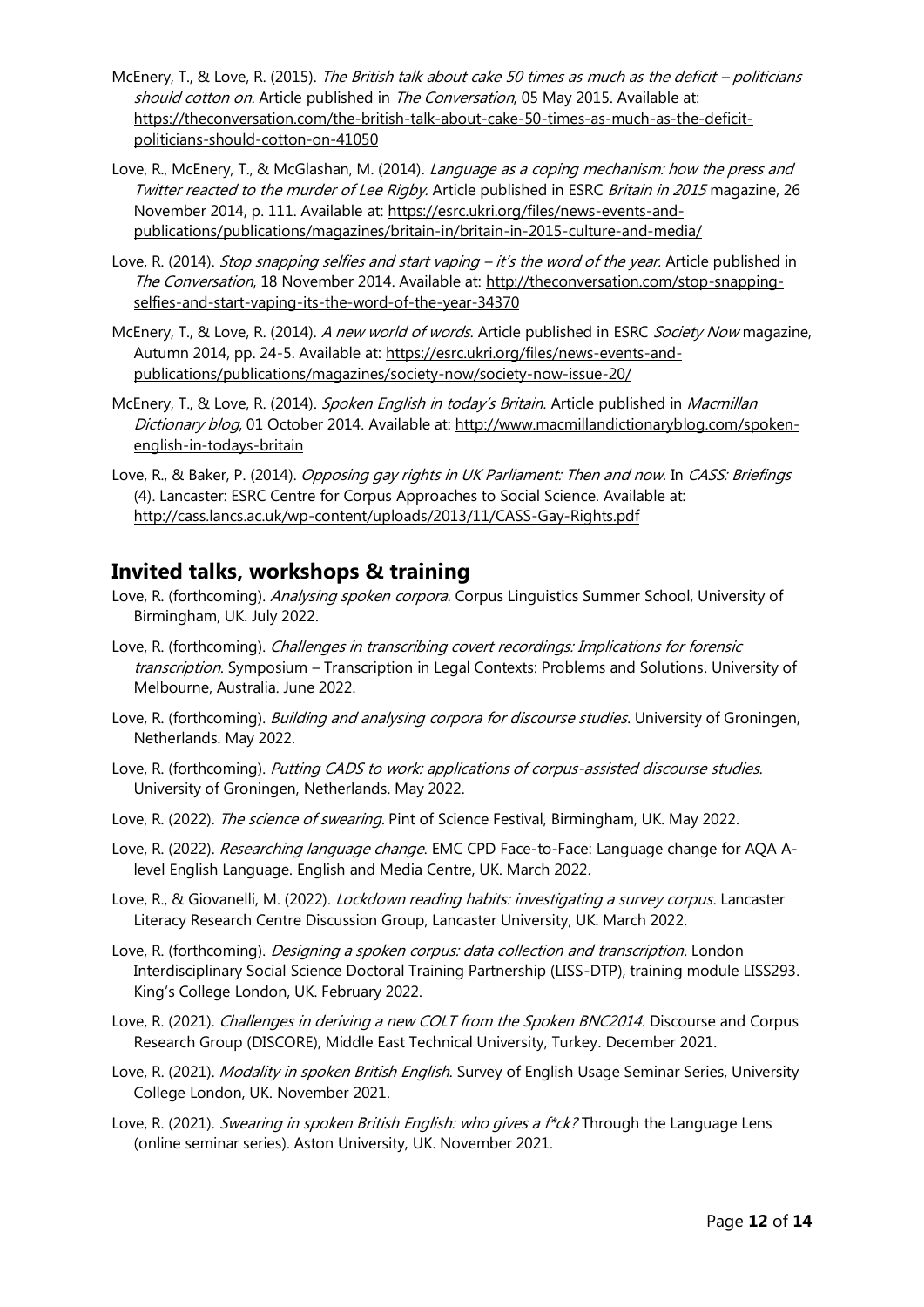- Love, R. (2021). Tracking changes in swearing in spoken English. English and Media Centre A level English Language student conference, Friends Meeting House, London, UK. November 2021.
- Love, R. (2021). New approaches to charting language change. English and Media Centre Teacher Conference. English and Media Centre, UK. October 2021.
- Love, R. (2021). Analysing spoken corpora. XJTU Cloud Classrooms of Well-Known International Scholars. Xi'an Jiaotong University, China. July 2021.
- Love, R. (2021). *Designing a spoken corpus: data collection and transcription*. London Interdisciplinary Social Science Doctoral Training Partnership (LISS-DTP), training module LISS293. Queen Mary University of London, UK. March 2021.
- Love, R. (2021). Corpus linguistics. Graduate School Interdisciplinary Lunchtime Seminar. Aston University, UK. March 2021.
- Love, R. (2020). Maintaining wellbeing and succeeding as an Applied Linguistics postgraduate. BAAL Twitter event. November 2020.
- Love, R., & Deignan, A. (2020). *Investigating the linguistic challenges of the transition from primary to* secondary school. Through the Language Lens (online seminar series). Aston University, UK. November 2020.
- Love, R. (2020). Overcoming challenges in corpus construction: Focus on spoken data. Guest lecture. University of Verona, Italy. November 2020.
- Love, R. (2019). F\*ck yeah! Swearing in spoken British English. LAEL Society (quest lecture), Lancaster University, UK. January 2019.
- Candarli, D., Love, R., & Deignan, A. (2019). Using corpora to investigate the linguistic challenges of the transition from primary to secondary school. UCREL Corpus Research Seminar. Lancaster University, UK. January 2019.
- Love, R. (2018). Overcoming challenges in corpus linguistics: Reflections on the Spoken BNC2014 (public lecture). Waseda University, Tokyo, Japan. November 2018.
- Love, R., Curry, N., & Goodman, O. (2018). Keeping up with language change: Using the BNC2014 in ELT materials development. British National Corpus/Thai National Corpus Symposium. Chulalongkorn University, Bangkok, Thailand. September 2018.
- Love, R., & Deignan, A. (2018). The linguistic challenges of the transition from primary to secondary school: Using the BNC2014 in applied linguistics research. British National Corpus/Thai National Corpus Symposium. Chulalongkorn University, Bangkok, Thailand. September 2018.
- Love, R. (2018). *Designing and building the Spoken BNC2014*. British National Corpus/Thai National Corpus Symposium. Chulalongkorn University, Bangkok, Thailand. September 2018.
- Love, R. (2018). Using the Spoken BNC2014 with CQPweb. Batumi VII International Summer School in Digital Humanities and Corpus Linguistics (workshop). Batumi Shota Rustaveli State University, Georgia. August 2018.
- Love, R. (2018). *Designing and building the Spoken BNC2014*. Batumi VII International Summer School in Digital Humanities and Corpus Linguistics (guest lecture). Batumi Shota Rustaveli State University, Georgia. August 2018.
- Love, R. (2018). Opportunities in opportunism: a critical evaluation of data collection methods in the Spoken BNC2014. Invited talk. Aston University, Birmingham, UK. March 2018.
- Love, R. (2018). Listening in on British English chit chat: compiling the Spoken BNC2014. Cambridge Assessment English, University of Cambridge, UK. January 2018.
- Love, R., & Dembry, C. (2017). Corpus linguistics, gender and language change. Workshop. Hills Road Sixth Form College, Cambridge, UK. December 2017.